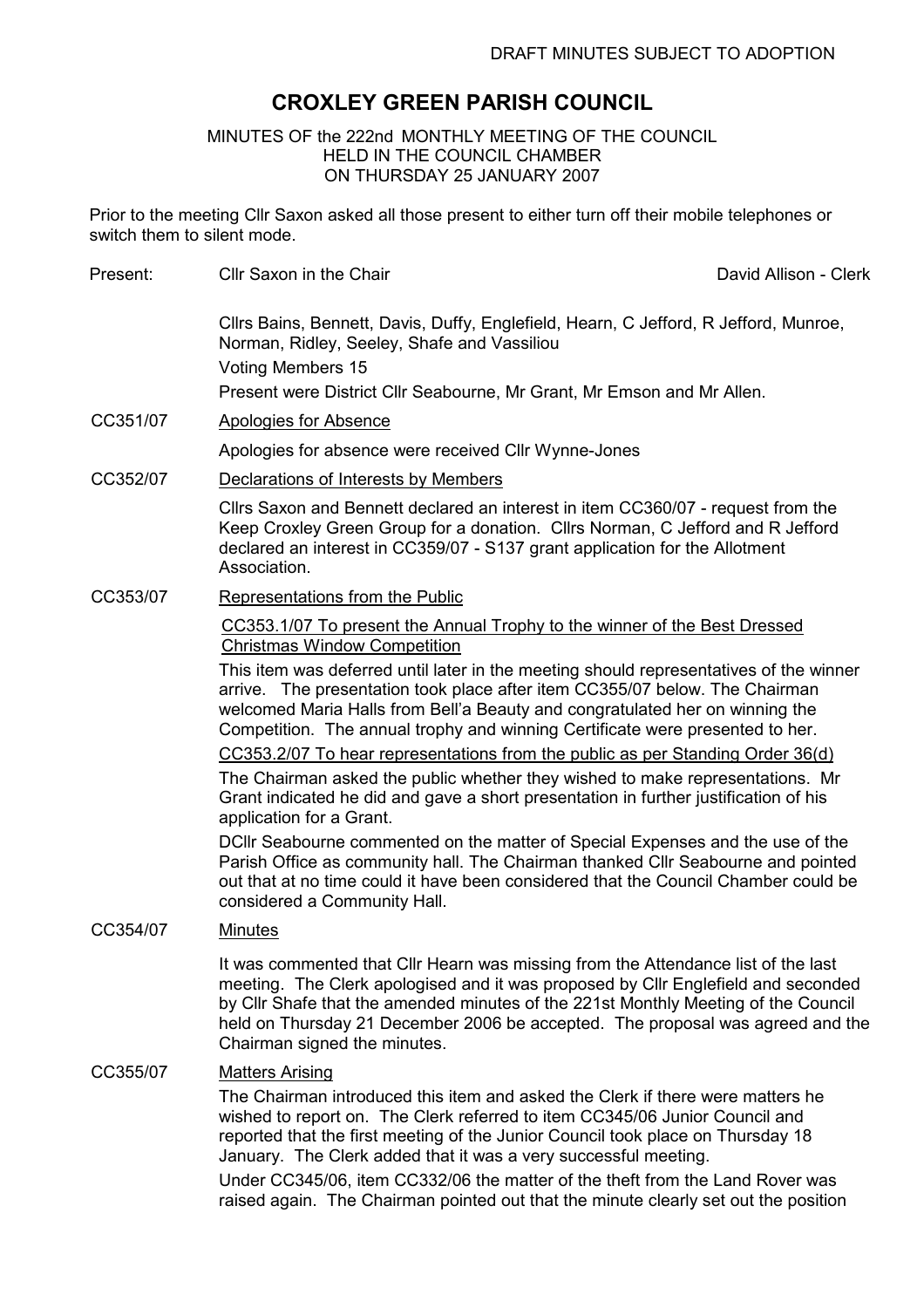and that the matter was closed.

In regard to CC346.6, item CC277/06 and FA268/06 Special Expenses, it was asked whether the minutes of the meeting with TRDC had been received. The Clerk advised that they had not.

-------

-------

The meeting was temporarily adjourned whilst the PRESENTATION of the Best Dressed Christmas Window Competition took place, see CC353/07 above.

- CC356/07 Committee Reports
- CC356.1/07 Environment and Amenity Committee 2 January 2007 It was proposed by Cllr Seeley and seconded by Cllr Munroe that the report of the Environment and Amenity Committee of 2 January 2007 be adopted. The proposal was agreed.

#### CC356.2/07 Matters Arising

There were no matters arising.

CC356.3/07 Planning and Development Committee – 20 December 2006, 3 January and Wednesday 17 January 2007

> It was proposed by Cllr Englefield and seconded by Cllr Vassiliou that the reports of the Planning and Development Committee of 20 December 2006, 3 January and Wednesday 17 January 2007 en bloc be adopted. The proposal was agreed.

#### CC356.4/07 Matters Arising

There were no matters arising.

CC356.5/07 Finance & Administration Committee – 11 January 2007

It was proposed by Cllr Saxon and seconded by Cllr Bennett that the report of the Finance and Administration Committee of 11 January 2007 be adopted. The proposal was agreed.

CC356.6/07 Matters Arising

Under Cheque No. 1396 on the schedule of payments, it was confirmed that the funding for this item was from the Chairman's allowance.

#### CC357/07 Annual Accounts for Year Ending 31 March 2006

The Chairman introduced this item and drew the attention of Members that this to note receipt of the External Auditor's signed Audit Certificate for the Council's accounts for the financial year ending 31 March 2006. The Clerk reported that the comments of the Auditor were noted and actively being worked on. In regard to the Fidelity Guarantee, the Clerk added that this had now been raised from £200,000 to £255,000 on 17 January 2007.

There were no other comments on the Audit Certificate and a copy is attached to these Minutes.

#### CC358/07 Budget 2007/2008

The Chairman introduced this item and said that for this item only he would ask Cllr Bennett to lead the discussions. It was agreed that the Clerk would go through the proposals put forward in Version 5 dated 15 January 2007.

The outcome of the discussions are recorded in Version 6 dated 25 January 2007 and was distributed to Members after a short adjournment when the necessary changes were made.

The Clerk advised that following the revisions discussed the Parish Council Precept would be £196,004. It was proposed by Cllr Saxon and seconded by Cllr Englefield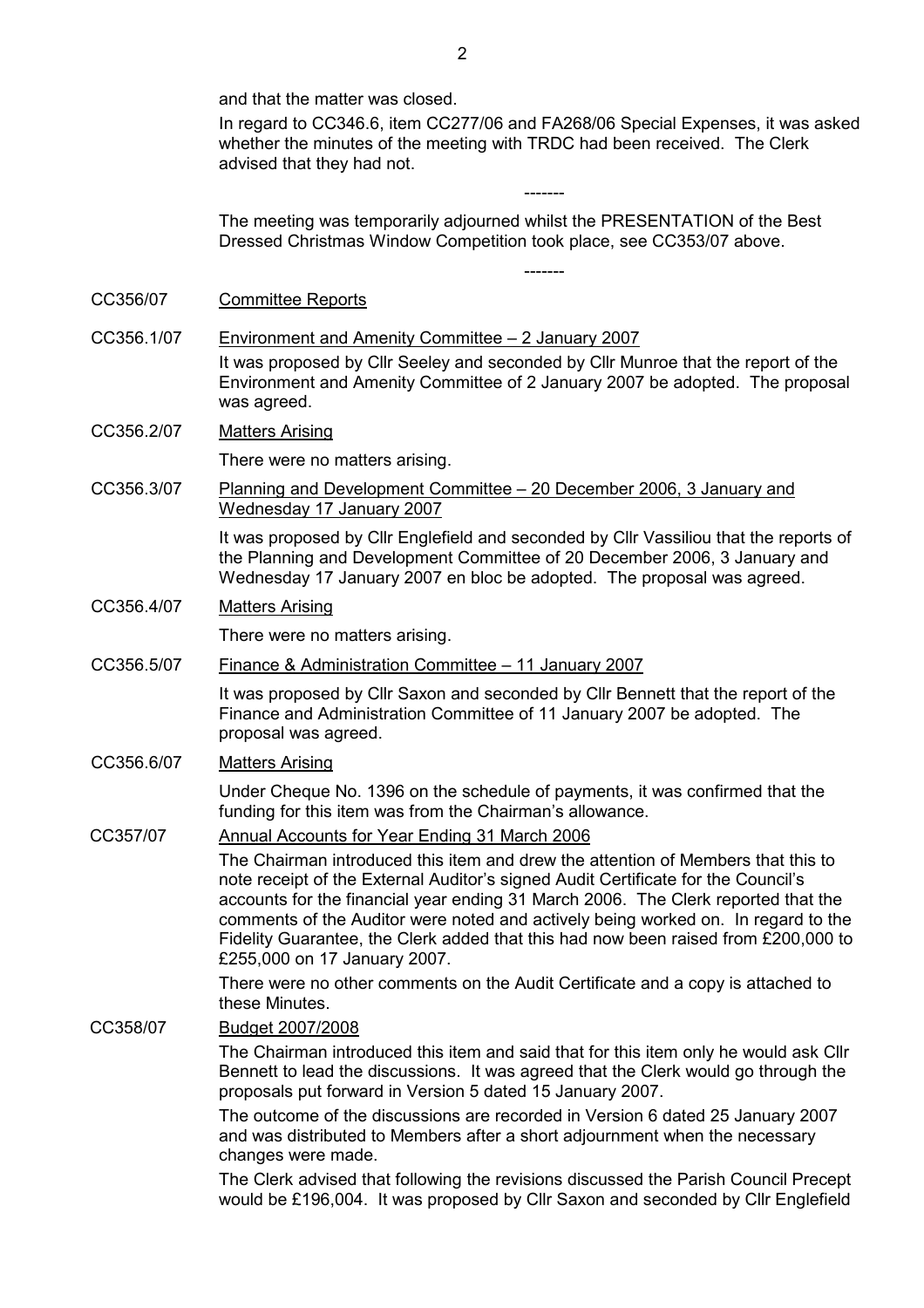that the Precept of £196,004 be approved. The proposal was unanimously agreed. CC359/07 S137 Grant Application – Allotment Association The Chairman introduced this item and referred to the recommendation of the Finance and Administration Committee (Minute FA281/06 refers) for an S137 Grant of £250 to be made to the Barton Way Allotment Association. It was proposed by Cllr Vassiliou and seconded by Cllr Davis that the grant be approved. The proposal was agreed.

CC360/07 S137 Grant - The Keep Croxley 'Green' Group

Cllr Saxon and Bennett had declared an interest in this matter and left the Council Chamber.

It was proposed by Cllr Duffy and seconded by Cllr Davis that Cllr Englefield takes the Chair for this matter.

After all Cllrs had been given an opportunity of commenting it was proposed by Cllr Bains and seconded by Cllr Hearn that a Grant of £1,000 be approved. An amended proposal was put forward by Cllr Englefield and seconded by Cllr C Jefford that the Grant was not sanctioned. The amended proposal failed so the Grant of £1,000 was voted upon. This proposal also failed. The original proposal therefore that a Grant of £500 be approved was proposed by Cllr Davis and seconded by Cllr Vassiliou. This proposal was agreed so a S137 Grant of £500 is awarded to the 'Keep Croxley Green' Group.

## CC361/07 External Parish Notice Board

The Clerk reported that the external Parish Council notice board had been vandalised. The Clerk added that quotes were being sought for its repair if possible but otherwise a new notice board would be obtained.

# CC362/07 Standing Orders and Council Minute CC336/06

The Chairman noted that this matter had been put forward by Cllr Ridley and asked whether there was a seconder for the proposal, namely that Council to send HALC/NALC our current Standing Orders, the June 2006 agenda item/position paper/minutes an to receive legal clarification on whether we are in breach of Standing Orders.

Cllr Vassiliou seconded the proposal. The proposal was defeated.

CC363/07 Fireworks on the Green

The Chairman noted that this matter had been put forward by Cllr Ridley and asked whether there was a seconder for the proposal, namely that fireworks on the green for 2007 to have a minimum of three tenders and contract details presented to Council for approval after the elections for acceptance. Cllr Vassiliou seconded the proposal.

The proposal was defeated.

At this point the time was approaching 10.30pm. It was proposed by Cllr Saxon and seconded by Cllr Bennett that the meeting continue past the 2½ hour time limit set by Standing Order 6(g) and that the meeting continue to 10.40pm at the latest. The proposal was agreed.

The Clerk reminded Members that all other Standing Orders remain in place.

## CC364/07 Closure of the Parish Council Offices on 15 December 2006

The Chairman introduced this item and referred to an email the Clerk had sent to him dated 6 December 2006. The email read that on the back page of the Parish Pump